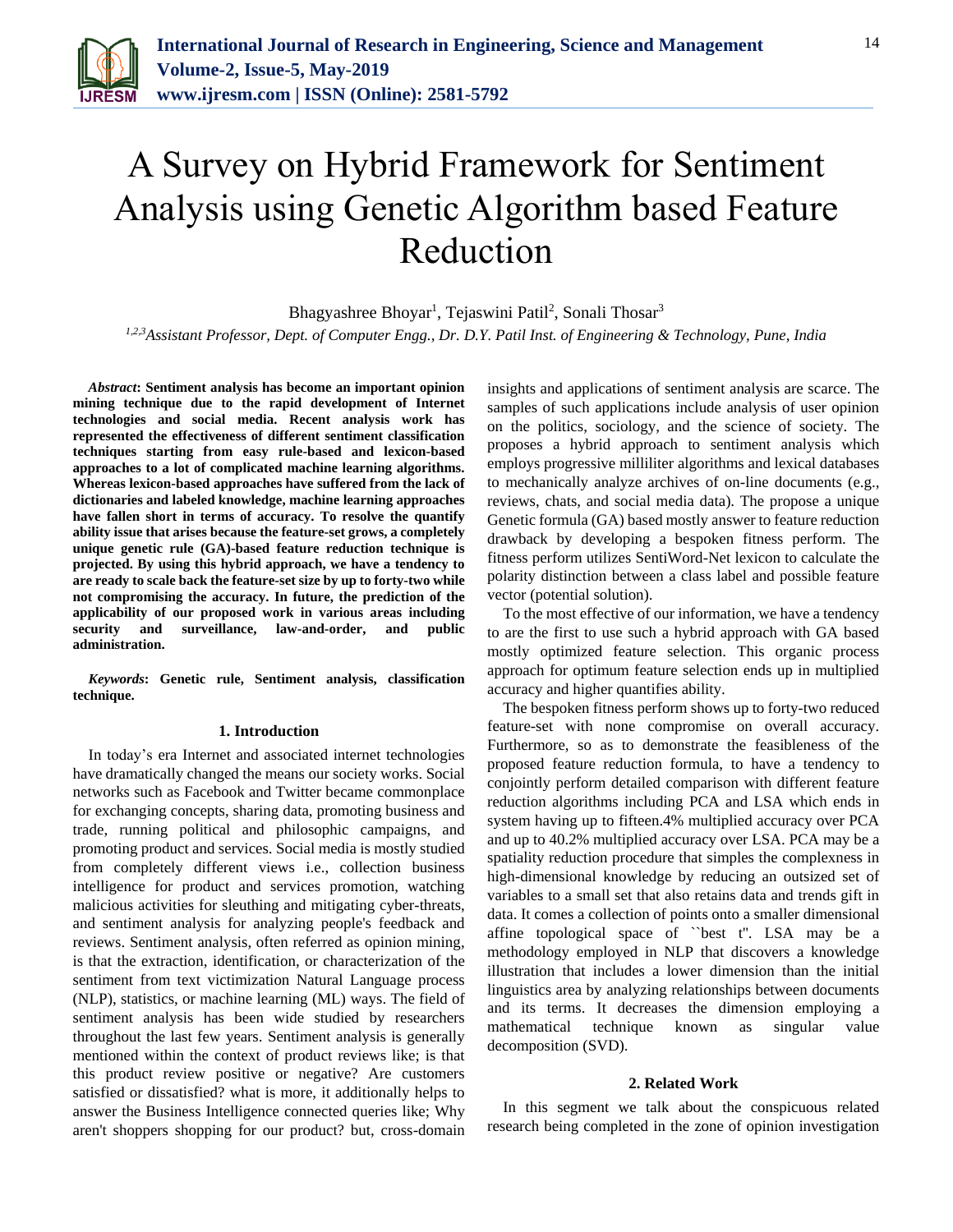

and content mining. Our correlation criteria depends on the two variables to examined previously; combination of conclusion examination approaches in a bound together manner and a cross-disciplinary application zone. The intrigued to perceive how client's supposition and his/her social conduct can be useful in dissecting the current geopolitical circumstance and uprising.

Medhat et al. [18] presented a comprehensive summary of the recently planned algorithms, enhancements, and applications in the space of sentiment analysis. They additionally mentioned the connected fields to sentiment analysis e.g., transfer learning, feeling detection, and building resources. They tried to offer a full image of the sentiment analysis techniques and connected fields with transient details.

Khan et al. [19] proposed a rule-based domain-independent method which classifies subjective and objective sentences from reviews and blog comments. SentiWordNet is used to calculate the score and to determine the polarity. They showed that their proposed method is effective and it outperforms MLbased methods with an accuracy of 76.8% at the feedback level and 86.6% at the sentence level. Our proposed approach is aligned with these studies as we are also focusing on ML and lexicon-based methods. However, we are employing GA based optimized feature selection for training ML algorithms.

Agarwal et al. [20] inspected notion investigation on Twitter information. They presented POS-specific earlier extremity highlights furthermore, investigated the utilization of a tree bit to deter the requirement for dreary element building. Their new highlights furthermore, the tree piece performed nearly at the equivalent level and both beat the cutting edge standard strategies.

Kouloumpis et al. [21] examined the utility of etymological highlights for distinguishing the assessment of Twitter messages. They assessed the convenience of the current lexical assets just as the imaginative language utilized in microblogging.

[4] introduced a language-autonomous model for slant examination for short content structures e.g., informal organizations statuses. They utilized Twitter datasets to demonstrate glad and miserable opinions and demonstrated that their framework performed 10% superior to Naive Bayes (NB) model. These three papers are utilizing feeling investigation on short-content information i.e., SMS, tweets and so forth. So also, Pontiki et al. [22] portrayed the angle based supposition examination. They identified the parts of given target elements and the assumption communicated for every angle. They utilized physically commented on surveys of eateries and workstations as a dataset.

Njolstad et al. [23] proposed, defined, what's more, assessed four distinctive element classifications formed of 26 article highlights for notion examination. They utilized diverse ML techniques to prepare conclusion classifier of Norweign financial web news articles. They accomplished classification

exactness up to 71%. When contrasting ML classifiers, they found that J48 yielded the most elevated execution intently pursued by Random Forest (RF). TO have likewise introduced a comparative examination in which analyzed diverse classifiers and their precision on framework. In any case, expanded our assessment by including GA enhanced includes in correlation.

Govindarajan [24] proposed a half and half classification strategy in light of incorporation classification techniques utilizing arcing classifier. They broke down the execution as far as exactness. They planned classifier group utilizing NB and GA. They assessed the adequacy of group procedure for notion examination. At long last, they assessed the execution under distinctive execution measurements utilizing film audits datasets. Be that as it may, they don't analyze the execution of various classifiers and don't give any enhancement to include estimate decrease.

As see that the greater part of the related work utilized autonomous systems for assessment investigation while utilizing barely any assessment measurements. Besides, they don't give the client with the opportunity to pick diverse calculations, classifiers, and improvements as per redid needs. Interestingly, our proposed structure crosses over any barrier between feeling examination and geopolitical knowledge by giving

- A unified system having the office to plug unique calculations, cross-approval, and improved element choice
- A two-dimensional examination on popular sentiments in affiliation with political uprisings by consolidating security and conclusion mining.

## **3. Conclusion**

We Concluded that our opinion investigation system has turned out to be a brilliant expansion inside the control of feeling mining. It gave the edibility of choosing among 3 generally utilized opinion investigation systems in accordance with custom needs. With further benefits of GA principally based enhancement, it diminishes include measure and improves efficiency while keeping up the quantify ability. inside the future, we tend to plan to build this structure for digital insight all together that it may encourage create suggestions for law-authorization offices upheld client conclusions.

## **References**

- [1] P. DiMaggio, E. Hargittai, W. R. Neuman, and J. P. Robinson, ``Social implications of the Internet,'' Annu. Rev. Sociol., vol. 27, pp. 307\_336, Aug. 2001.
- [2] C. Wang and P. Zhang, "The evolution of social commerce: The people, management, technology, and information dimensions,'' Commun. Assoc. Inf. Syst., vol. 31, no. 5, pp. 1-23, 2012.
- [3] B. Pang and L. Lee, "Opinion mining and sentiment analysis,'' Foundations and Trends in Information Retrieval 2(1-2), pp. 1–135, 2008.